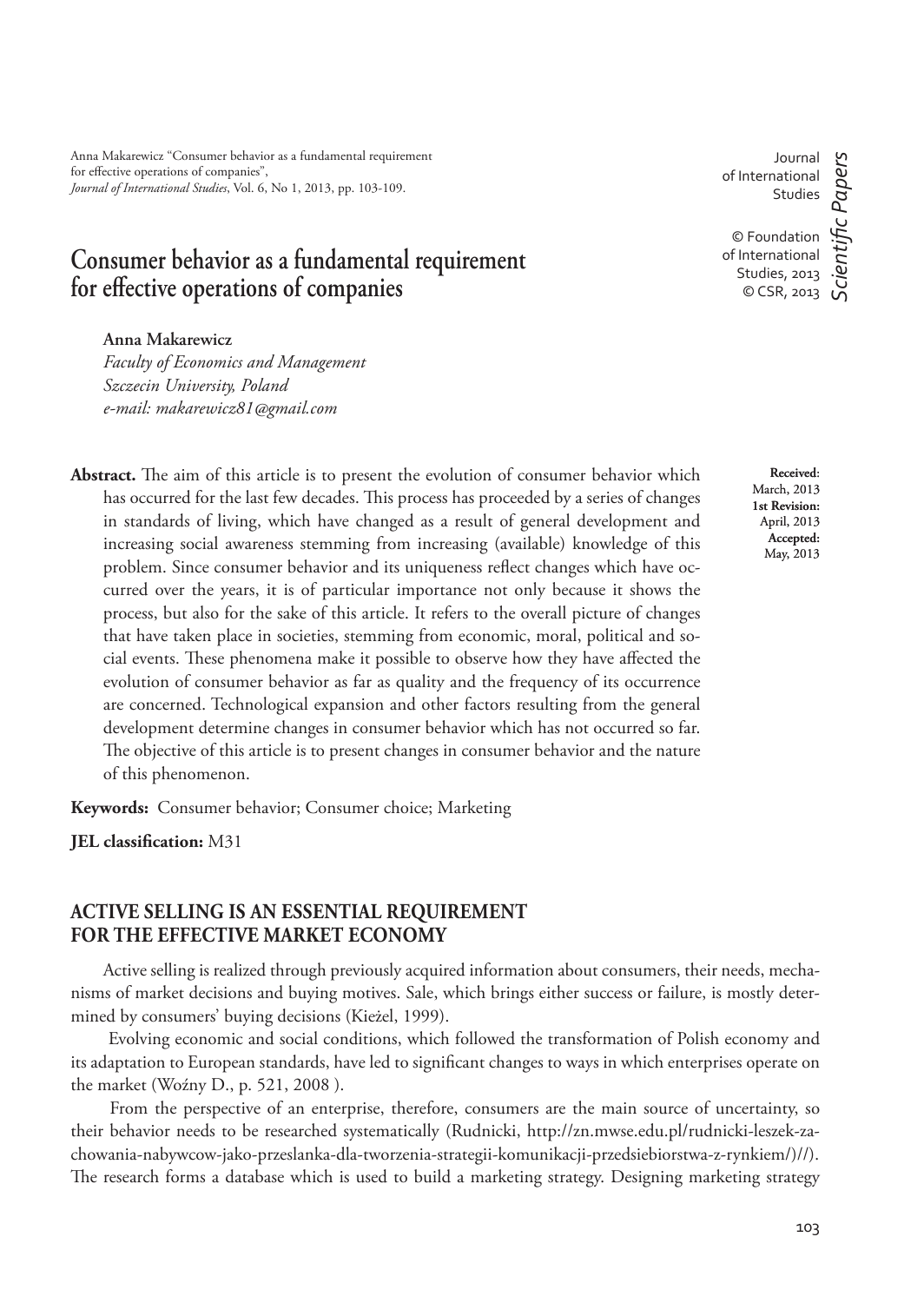aimed at preferred consumer behavior needs to be preceded by the analysis of factors which determine this behavior, and the identification of changes in consumer behavior influenced by changes in these factors. ( http://zn.mwse.edu.pl/rudnicki-leszek-zachowania-nabywcow-jako-przeslanka-dla-tworzenia-strategii-komunikacji-przedsiebiorstwa-z-rynkiem/)// ).

Information concerning the consumer and his/her behavior is indispensable at each stage of the process of designing marketing strategy. This information is used to select a target market segment, product policy, prices, distribution policy and promotion policy. Knowledge of consumer behavior rules is also necessary to formulate company's communication with the market. In this type of communication the knowledge of internal as well as social and cultural determinants of consumer behavior is particularly important<sup>1</sup>.

Research on consumers' market behavior has great epistemological significance. The identification of determinants of consumers' market decisions and their analysis broaden contemporary marketing knowledge. The accurate identification of needs and mechanisms of consumers' market behavior enables enterprises to design marketing activities effectively, and to meet customers' requirements (Krakowska Konferencja Młodych Uczonych, p.525, 2008)

# **CONSUMER AND HIS/HER 'PROVENANCE' AS ENTERPRISES' COMMUNICATIONS STRATEGY**

In order to develop the policy of communication with the market, an enterprise needs to have knowledge of social and cultural determinants of consumer behavior. The fact that customers are members of a particular culture or sub-culture generates values and behavior which they accept. These factors play an important role in formulating the concept of communication. They also influence the choice of media and their role in the process of creating the communication. Media have a vital role in creating consumer behavior. In American and European cultures, contrary to Islamic countries, television is one of the most important media. The choice of medium to be used depends also on consumers' educational background. As far as print advertising is concerned, publications and brochures are aimed at well educated consumers, while outdoor advertising, such as posters, is targeted at less educated consumers (Rudnicki, pp. 203-214, 2011 ).

Consumer's behavior determined by their perception abilities and susceptibility to persuasion may also depend on seemingly unimportant details. Yet, whether a particular message elicits a response or not may depend on a colour or a graphic symbol used in the message. In most countries the colour white symbolizes peace, purity, innocence, but in Pakistan and Japan it is the colour of mourning. The colour green symbolizes hope, cure, freedom, but in Switzerland it is a symbol of something unwanted, immature, while in Malaysia it denotes danger and death one may face in the jungle. Therefore, associating a product with an inappropriate colour may result in refusal. Designing marketing activities includes influences of reference groups and trend-setters. The identification of the impact force of these factors on buying decisions is significant for establishing communication policy. Considerable influence of reference groups or trend-setters on consumer behavior should be used in advertising, which means that representatives of these groups should take part in advertising campaigns. It is particularly important if we want to promote products associated with conspicuous consumption, since buying decisions are determined by a strong influence of reference groups and trend-setters ( Rudnicki, pp. 203-214, 2011 ).

Before an advertisement for a particular product is designed, it is necessary to collect information about customers' motivation for buying the product. This knowledge, which is fundamental to consumer behavior,

<sup>1</sup> http://zn.mwse.edu.pl/rudnicki-leszek-zachowania-nabywcow-jako-przeslanka-dla-tworzenia-strategii-komunikacjiprzedsiebiorstwa-z-rynkiem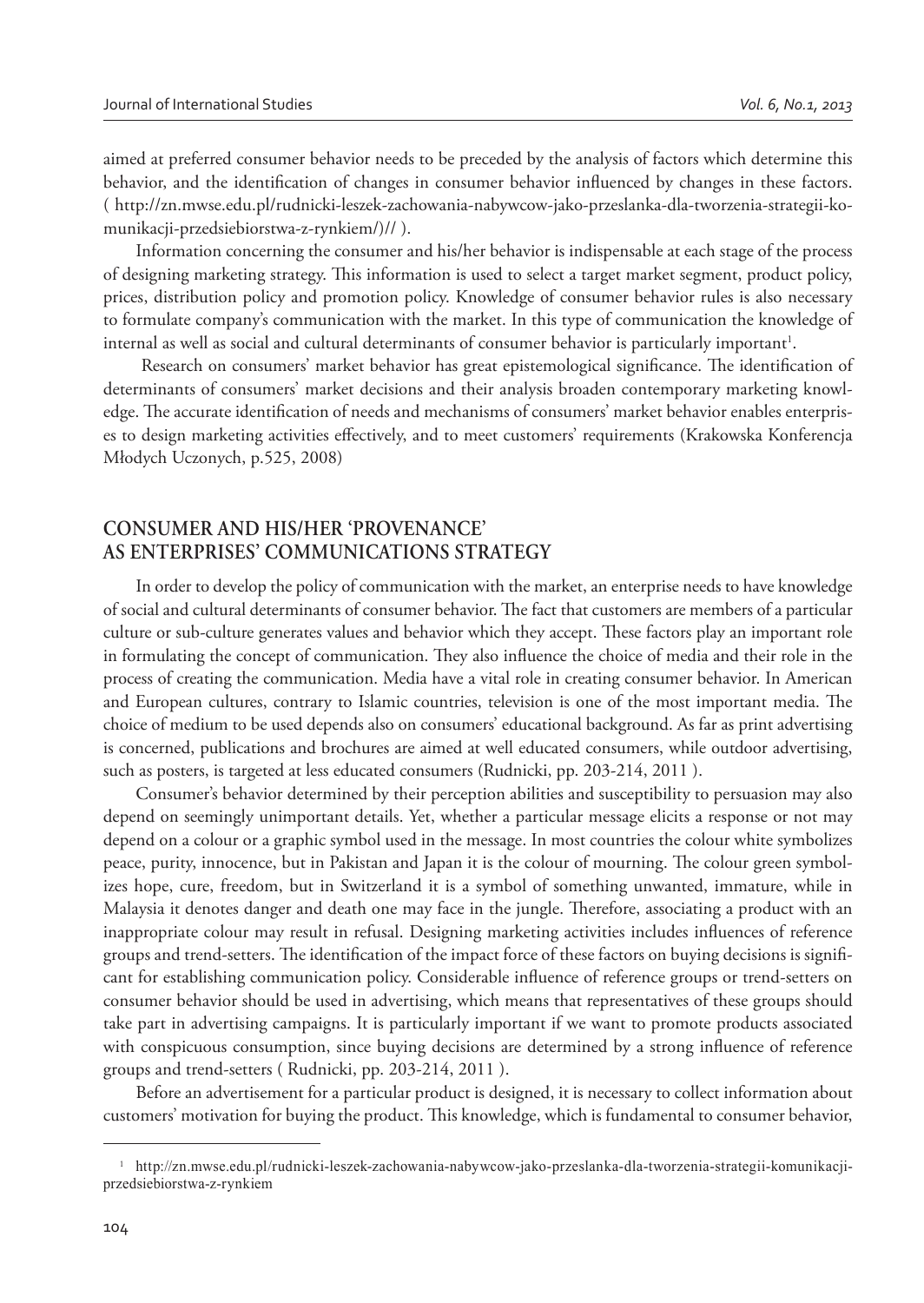provides guidance as to what tools should be used to persuade customers to buy a particular product. The nature of motivation reveals their susceptibility to being created by modern enterprises. If a consumer is motivated internally by the pleasure he/she takes, it is difficult to change this kind of motivation. In such a case the company's objective is to design a suitable advertising campaign aimed at strengthening the customers' motivation. It refers to products relating to consumers' hobbies, and those whose purchase is strongly motivated. On the other hand, external motivation can be shaped by the market. Assuming that a consumer is focused on getting a reward, or attracting attention, competitors may win the customer with effective advertising (Rudnicki, pp. 203-14, 2011 ).

Another aspect of consumer behavior which should be taken into consideration while designing an advertising campaign is the division of motivation into rational and emotional motivation. If an advertisement is to concentrate on rational motives, it needs to show the qualities of the product or economical aspects of a purchase. If, however, an advertisement exploits the emotional aspect, it is to evoke a positive attitude towards the advertised product (Rudnicki, pp. 203-214, 2011 ).

The level of communication between an enterprise and its customers depends on the quality of perception of advertisements. Companies are aware of the fact that consumers perceive only selected information contained in an advertisement. Consumers select stimuli directed at them, therefore they perceive only some of them. Customers tend to response only to these incentives which reflect their unfulfilled, especially current needs. Moreover, consumers are to the same extent attracted to the unspecified, surprising and nonstandard message, i.e. message which contains different incentives, such as sales, intriguing advertisements. Expected incentives are easily accepted. It should be noted that incentives aimed at expected customers are often deformed, because people tend to interpret information according to their opinions and habits. Attracting customers is a difficult task, since their perception is subject to their preferences and personal opinions. Thus sales appeal lies in its originality which lets it stand out among competitive offers. Therefore, appropriately designed message, including elements accepted by the customer, must be the overriding feature of the advertisement (Rudnicki, pp. 203-214, 2011 ).

Although advertising content by definition plays an important role in an advertising message, other components of this message, especially those which determine the final advertising message, cannot be disregarded. These components include the size and shape of advertisements, the use of colours, contrast, movement. Skillful application of these components can dominate the project. If a particular message does not produce expected results, important incentives may be increased by more frequent broadcasts and simultaneous intensification of visual and sound effects, or by applying contrast in the initial project (Rudnicki, pp. 203-214, 2011). All determinants create the image of the consumer and consumer behavior on the market. Components mentioned above are guidelines for various determinants which are going to be described below.

## **VERSATILITY OF CONSUMER BEHAVIOR AND ITS SIGNIFICANCE**

Psychological determinants of consumer behavior include motives, the manner of attitude perception, learning, habits and manners, personality, tendency to risk, and lifestyle. Economic determinants of consumer behavior include price, products, income, place of sale and advertising. Social and cultural determinants of consumer behavior comprise a social group, a family, a reference group and trend-setters. These determinants are external factors which shape consumers' buying behavior. Internal factors comprise personal and demographic determinants, such as sex, education, the stage of family life, income, lifestyle (Karczewska, p.475, 2010 ).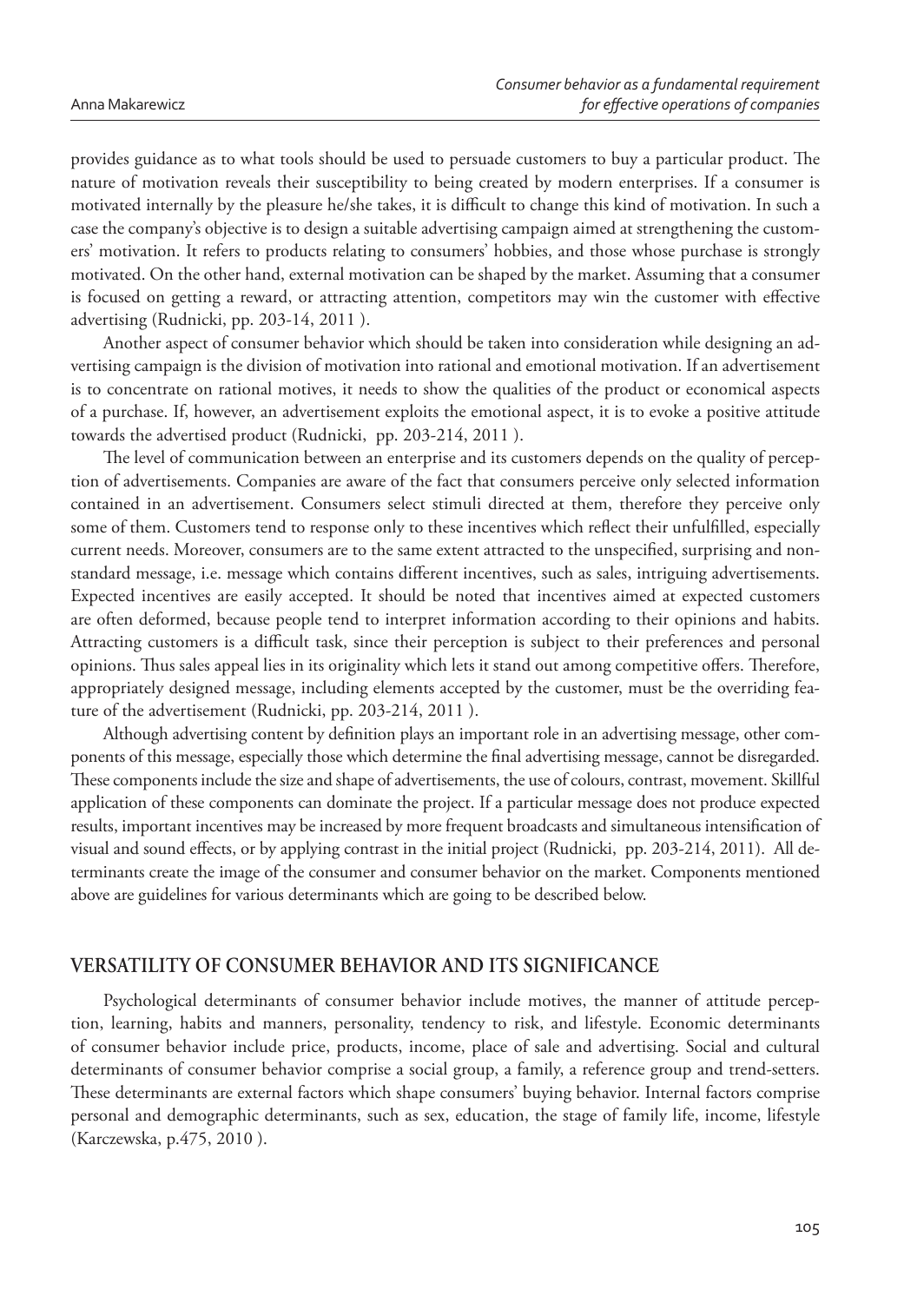In the age of globalization, the main problem seems to be the diversity of consumer behavior determinants, which are subject to nationality, cultural and religious affinity. New tendencies in consumer behavior and the emergence of new consumer groups have been observed for a few years. Market economy is customer-oriented, and it puts buyers and consumers in a privileged position. Consumers are privileged to choose among competitive offerings, thus influencing the range of products and services on offer, price, promotional activities, logistics in the distribution of products, and determining marketing mix (Karczewska, pp. 475-476, 2010 ).

In the subject literature there are various definitions of consumer behavior. Basically it is a set of activities aimed at obtaining, using and managing products and services, as well as decisions taken before purchase. They include purchasing, possessing and using products. Consumer behavior is manifested by buying products and services to satisfy needs. The act of purchase is a complex process preceded by the act of selection, which has its guidelines. Economic criteria, secured by psychological elements, are important because customer's finances are compared to the price of a product or service. The buyer's intention is to move to the expected aspiration level, which is manifested by the needs that have to be satisfied by purchased products. Consumer behavior can be explained by the description of consumer's internal responses to different incentives and their individual perception, since such situations trigger various behaviors during the buying process (Karczewska, p. 476, 2010). This behavior is therefore divided into rational and irrational. The former is understood as internally coherent behavior resulting in maximum satisfaction. The buyer behaves rationally if s/he uses the available income to purchase goods which will bring him/her maximum satisfaction. Irrational consumer behavior is characterized by incoherent behavior of the consumer, who consciously takes buying decisions that may not be in their best interest. Irrational buying decisions do not result from cold calculation, but rather from the need for imitation, incentives, snobbery, and subconscious motivation. The buyer is often unaware of these dependencies (Rudnicki, 2004).

It has to be remembered that this behavior is affected by conditions which determine the buying decision process. As has been mentioned, consumer behavior is determined by various factors (among others, economic, social and cultural), but it is also affected by accidental factors. The number of causative factors makes buying decisions difficult to predict. All determinants of behavior, however, accumulate in a great number of cases thus becoming regular determinants. Customers' needs, which are external determinants, affect consumer bahaviour. Although some needs are prioritized and are a reference point for dividing them into levels of importance, this fact does not motivate the importance of needs and does not offer guidelines as to which need should be satisfied first. Taking the above information into account, an American psychologist Abraham Maslow developed the hierarchy of needs. According to this theory, satisfying the need which is at the lower level in the hierarchy, and at the same time more important, is necessary to have another need, which is less important, emerged at the higher level in the hierarchy (Karczewska, p. 476, 2010 )

### **ALTERNATIVES OF CONSUMER BEHAVIOUR**

Every decision, as well as every activity of a human being is motivated by stimuli, which determine the direction and the objective. Activities triggered by incentives are generated on the basis of the system of needs. Motivation is a group of factors which stimulate deliberate actions. As far as motivation of the buyer is concerned, the product offered by the market is the focal point. Most often this process includes a few motives. For example, a decision to buy two cars in one family may influenced by different reasons. One car can be used to drive to work, and the other may be a symbol of a high social status of the family. People may behave differently because of the same reasons. A hungry person may either buy products to prepare a meal,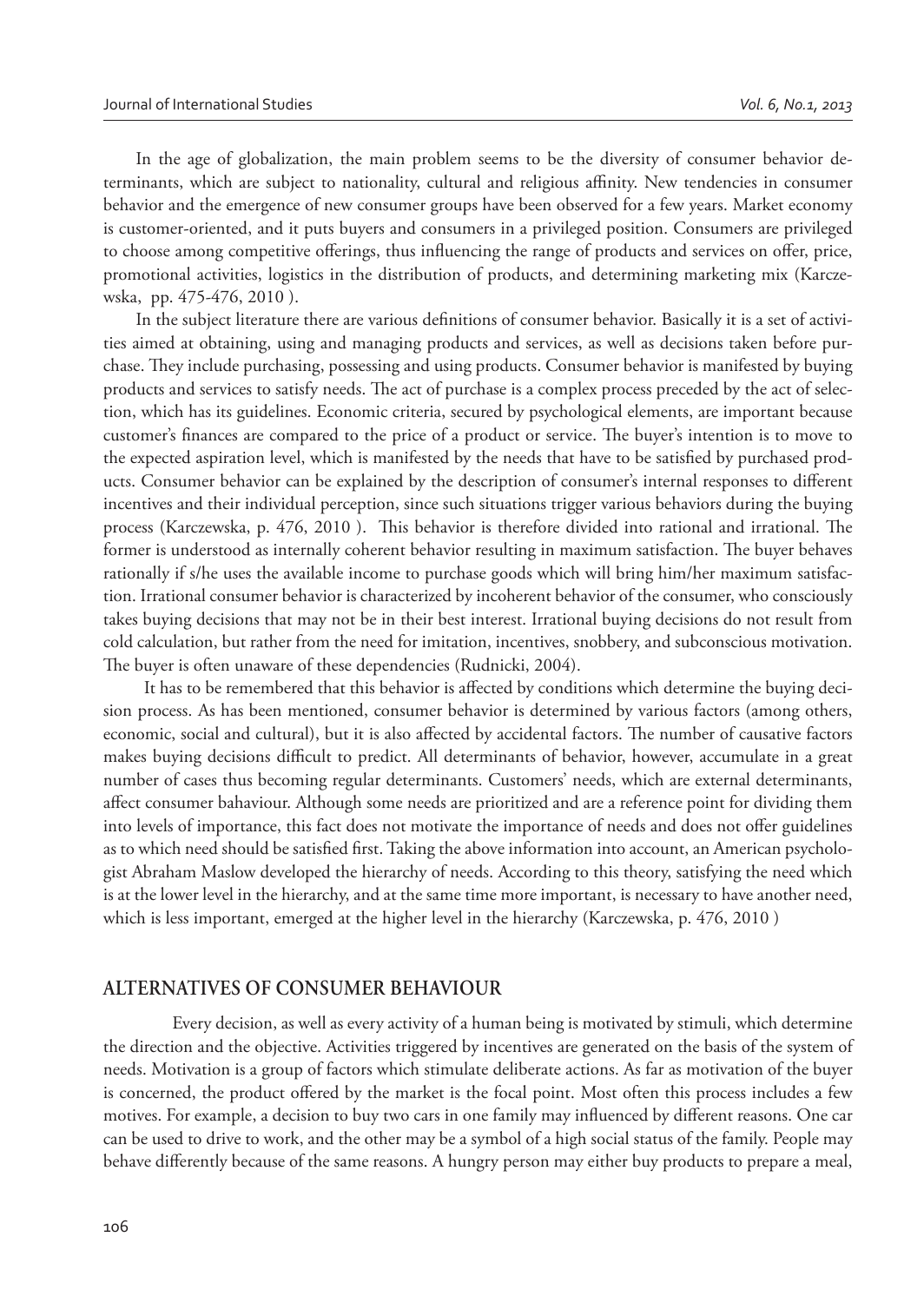or go to a restaurant, thus the same motive, i.e. hunger, triggers two different kinds of behavior. Consumer behavior is therefore subject to the way in which an individual perceives the outside world. In the  $21<sup>st</sup>$  century consumers are aware of and learn about products thanks to packaging, promotions, advertisements, and contacts with other customers. If the seller has knowledge of manners of perception, s/he can communicate with consumers. Producers and salespeople control mechanisms of decision making by referring to consumers' senses, i.e. eyesight, sense of touch, sense of smell, hearing, taste (Karczewska, pp. 477-478, 2010 ).

 Attitude can be described as evaluation of expected results of using a particular product. In marketing, objects of reference comprise services, merchandise, commercial marks, shops, prices, etc. Attitude towards the very object may be manifested by feelings and emotions, which accompany the object of attitude, possessed evaluating perception, as well as tendencies for particular behavior. Information plays an important role in shaping consumers' attitudes, because it is very difficult to influence the attitudes of these consumers who have a lot of information about the object. When the consumer knows exactly the qualities and virtues, but also defectiveness of a given product/brand and has a negative opinion of it, it is extremely difficult to persuade him/her to buy the product/brand. A consumer who has limited negative information will behave differently. The attitude may be changed when the characteristics of a subject are modified. A group of people, after having received information contradictory to their attitudes, becomes more willing to connote this information and to change their initial attitude. This change has been affected by the nature of the attitude towards the object the information refers to, and by the nature of the situation when the information is passed on. Behavior is also shaped by personality. Personality traits attributed to every human being are manifested by four temperaments: choleric, sanguine, melancholic, and phlegmatic. Self-confidence and tendency for risk taking are equally important traits which influence personality. All this refers to a set of individual personality traits and ways of behavior which can be used to describe basic forms of human behavior (Karczewska, pp. 477-478, 2010).

Consumer behavior is also changed by the learning process, i.e. as a result of buyer's previous experiences. It should be remembered, however, that not every change stems from learning. It can result from natural processes in a human body, e.g. puberty, ageing, as well as temporary changes. Learning results in a relatively permanent change. While learning people develop abilities to respond appropriately to new situations. The so-called models of behavior/ ways of solving problems are formed then. When a buyer purchases a new product s/he learns how to make a good choice, which is confirmed by the reward, i.e. satisfaction he/she takes from the purchase, or s/he learns by 'trial and error.' When a customer has made a wrong decision and is dissatisfied with the purchase, s/he will buy another product which will trigger different feelings. It is therefore impossible to buy the same wrong product again. If, on the other hand, a customer is satisfied with the product, s/he will probably buy it again. The situation may be different when a customer buys a product of a different brand but with similar properties out of curiosity. Yet such a situation leads to generalization. In marketing generalization is used on a large scale, especially when establishing domestic brands. It is commonly believed that a consumer who is satisfied with the product after its purchase and while using it, is willing to buy products of the same brand., e.g. if one is satisfied with Sharp television set, s/he will probably buy other products of the same company (Karczewska, p. 478, 2010 ).

Habits which form consumer behavior are activities frequently repeated according to a fixed pattern. Habits sometimes determine consumer behaviour. Together with automatic/habitual activities, i.e. activities which always happen and are repeated, there are also activities which predict readiness to undertake a particular activity, with an option of adapting it to changeable conditions and situations in which they can be done. The latter form of activity is called a skill. It is more complex than a habit, which has already been described, because it is subject to superior guidelines. As a rule habits lead to the emergence of customs, i.e. common patterns of behavior in a particular situation. Drinking tea at a fixed time is an individual habit.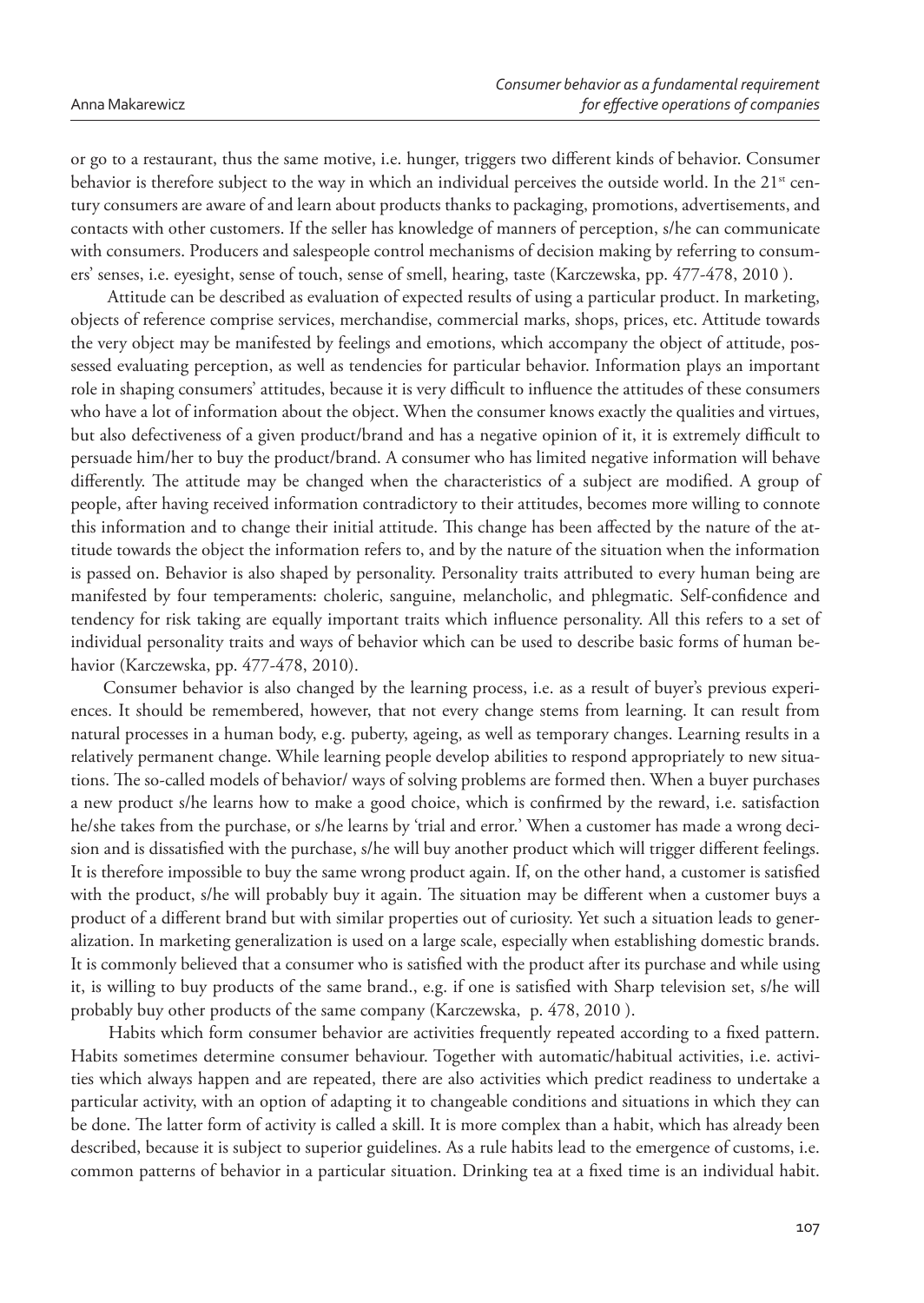Shopping once a week on a particular day is an example of a habit characteristic to a given social group. It is worth noticing that customs have to be accepted by the society, while habits do not have to, moreover, they can be unaccepted by the society at all. Customs are relatively permanent. Their position depends on whether they are handed down to subsequent generations (Karczewska, pp.478-479, 2010 ).

Taking buying decisions is risky, especially if the decision is taken for the first time. First purchase entails the risk of a wrong decision, which may result in losses. Risk is a kind of uncertainty that consumers face when they are not able to predict important and potential consequences of a purchase. Thence the anxiety relating to the purchase is strictly subjective and closely connected with psychology. Thus, it is an internal determinant of consumer behaviour ( Karczewska, p. 479, 2010 ).

Determinants of consumer behavior described in the article show that nowadays the process of taking buying decisions is, apart from economic factors, determined by psychological, cultural, and demographic aspects. For many years attention was focused on materials, machines, money and personnel. In the last few years this hierarchy has considerably changed. Consumers and their needs are a priority. Changes which have taken place in world markets as a result of globalization, technological progress and the spread of companies outside the domestic market generate changes in the structure and ways of consumption of individual buyers. (Karczewska, p. 483, 2010). The spread of new media forces companies to undertake activities aimed at satisfying customers' expectations. Today it is easier to create a new need than to satisfy the existing one. We are witnessing a revolution in the process of communication (Brand Medicine, p.3, 2001 ).

#### **CONCLUSIONS**

Consumer behaviour has evolved over the years. It is becoming a special phenomenon of unique quality thanks to access to knowledge, which is a measurable source of progress. Consumer behavior is a novelty as far as buyers' behavior is concerned, and it is attracting growing interest from researchers. It is characterized by great flexibility and susceptibility to changes. Sometimes consumer behavior meets these changes halfway, thus forcing companies to act accordingly. Buyers' behavior results from their attitudes triggered by developmental tendencies of today's world. Increasingly demanding customers are characterized by special buying behavior which effective enterprises must tackle. Versatility of this phenomenon which is affected by various factors described in this article is a separate issue in companies' strategies. Today consumer behavior is a starting point for their activities. Company's success often depends on consumer behavior. The ability to predict consumer behavior is very important, since it allows a company to control the consumer and his/her activities. Since the development of consumer behavior is an ongoing process, it is difficult to form unequivocal opinions about its future.

#### **REFERENCES**

Brand Medicine (2001), *The Role Of Branding In The Pharmaceutical Industry*, Interbrand Wood Healthcare.

Karczewska M. (2010), *Determinanty zachowań konsumenckich na rynku*, in: Krakowska Konferencja Młodych Uczonych, Kraków, 23–25 September 2010, Sympozja i Konferencje KKMU Nr 5, Kraków.

Kieżel E. (1999), *Konsument jako obiekt badań marketingowych*, in: E. Kieżel (red.), Rynkowe zachowania konsumentów, Wydawnictwo Uczelniane Akademii Ekonomicznej im. Karola Adamieckiego w Katowicach, Katowice.

Krakowska Konferencja Młodych Uczonych 2008, Akademia Górniczo- Hutnicza im. Stanisława Staszica w Krakowie, Grupa Naukowa Pro Futuro, *Materiały Krakowskiej Konferencji Młodych Uczonych*.